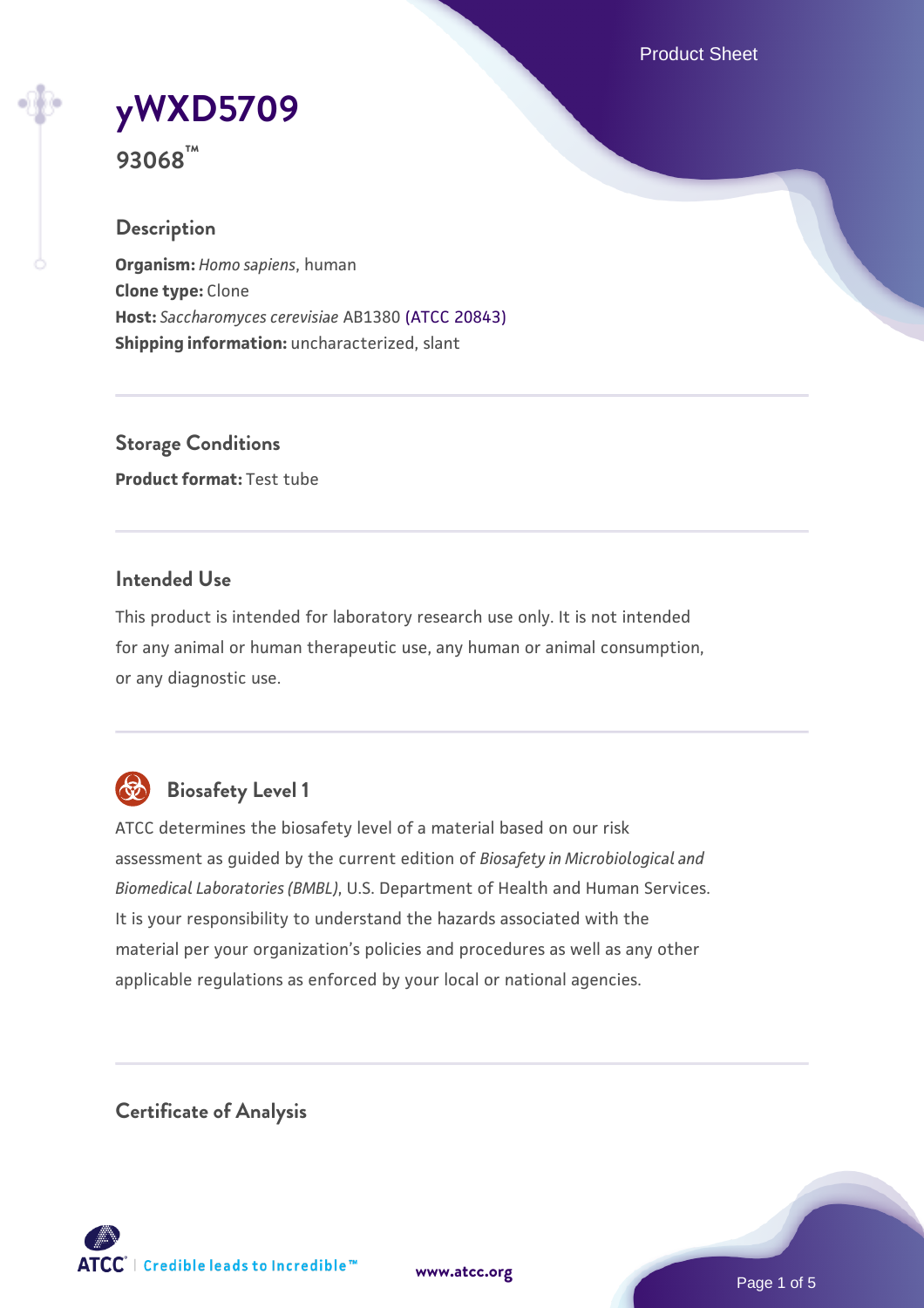# **[yWXD5709](https://www.atcc.org/products/93068)** Product Sheet **93068**

For batch-specific test results, refer to the applicable certificate of analysis that can be found at www.atcc.org.

# **Insert Information**

**Type of DNA:** genomic **Genome:** Homo sapiens **Chromosome:** X X pter-q27.3 **Gene name:** DNA Segment, single copy **Gene product:** DNA Segment, single copy [DXS4655] **Gene symbol:** DXS4655 **Contains complete coding sequence:** Unknown **Insert end:** EcoRI

#### **Vector Information**

**Construct size (kb):** 255.0 **Intact vector size:** 11.454 **Vector name:** pYAC4 **Type of vector:** YAC **Host range:** *Saccharomyces cerevisiae*; *Escherichia coli* **Vector information:** other: telomere, 3548-4235 other: telomere, 6012-6699 Cross references: DNA Seq. Acc.: U01086 **Cloning sites:** EcoRI **Markers:** SUP4; HIS3; ampR; URA3; TRP1 **Replicon:** pMB1, 7186-7186; ARS1, 9632-10376

# **Growth Conditions**

**Medium:** 



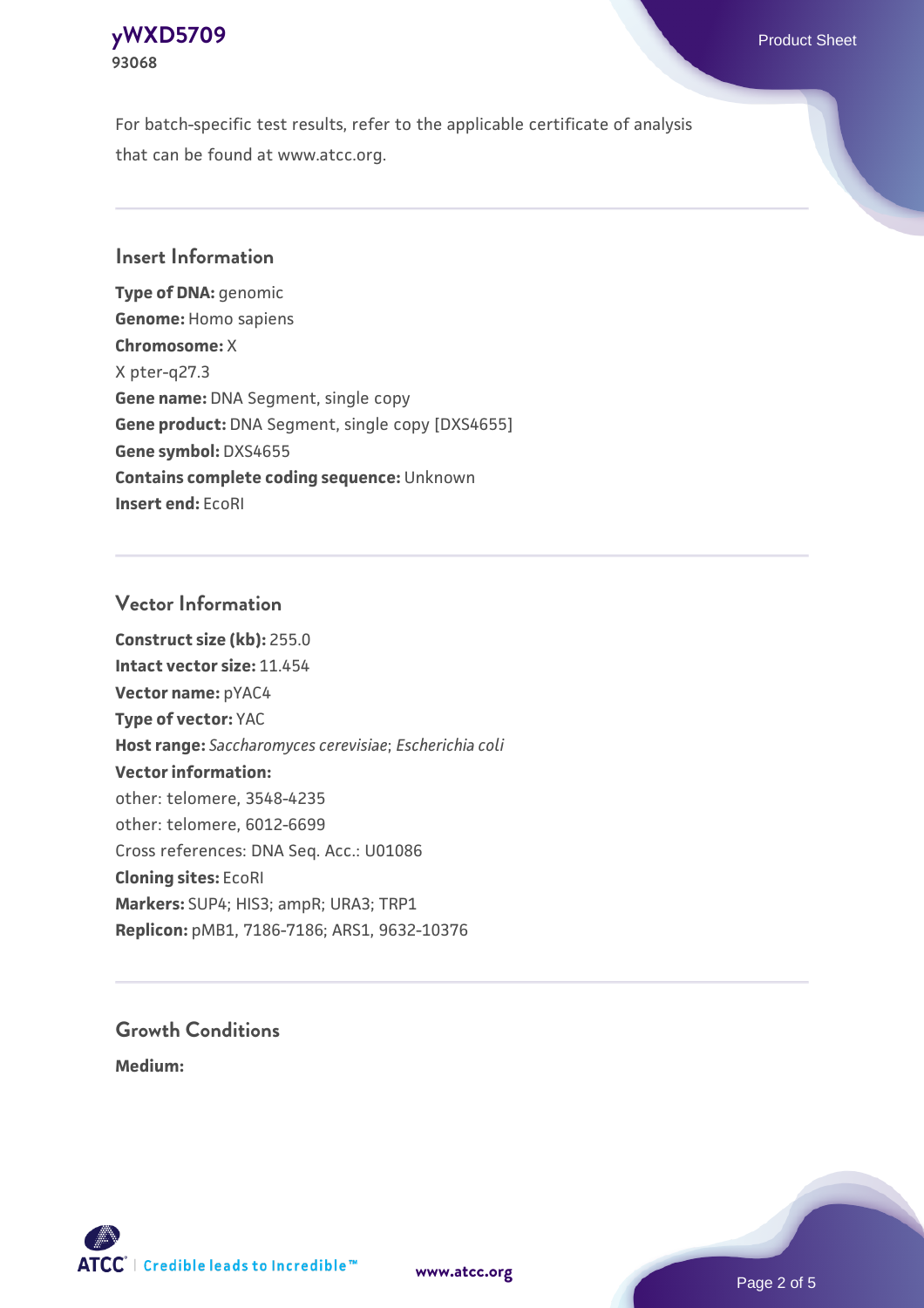**[yWXD5709](https://www.atcc.org/products/93068)** Product Sheet **93068**

[ATCC Medium 1245: YEPD](https://www.atcc.org/-/media/product-assets/documents/microbial-media-formulations/1/2/4/5/atcc-medium-1245.pdf?rev=705ca55d1b6f490a808a965d5c072196) **Temperature:** 30°C

#### **Notes**

More information may be available from ATCC (http://www.atcc.org or 703- 365-2620).

# **Material Citation**

If use of this material results in a scientific publication, please cite the material in the following manner: yWXD5709 (ATCC 93068)

# **References**

References and other information relating to this material are available at www.atcc.org.

### **Warranty**

The product is provided 'AS IS' and the viability of ATCC® products is warranted for 30 days from the date of shipment, provided that the customer has stored and handled the product according to the information included on the product information sheet, website, and Certificate of Analysis. For living cultures, ATCC lists the media formulation and reagents that have been found to be effective for the product. While other unspecified media and reagents may also produce satisfactory results, a change in the ATCC and/or depositor-recommended protocols may affect the recovery, growth, and/or function of the product. If an alternative medium formulation or reagent is used, the ATCC warranty for viability is no longer



**[www.atcc.org](http://www.atcc.org)**

Page 3 of 5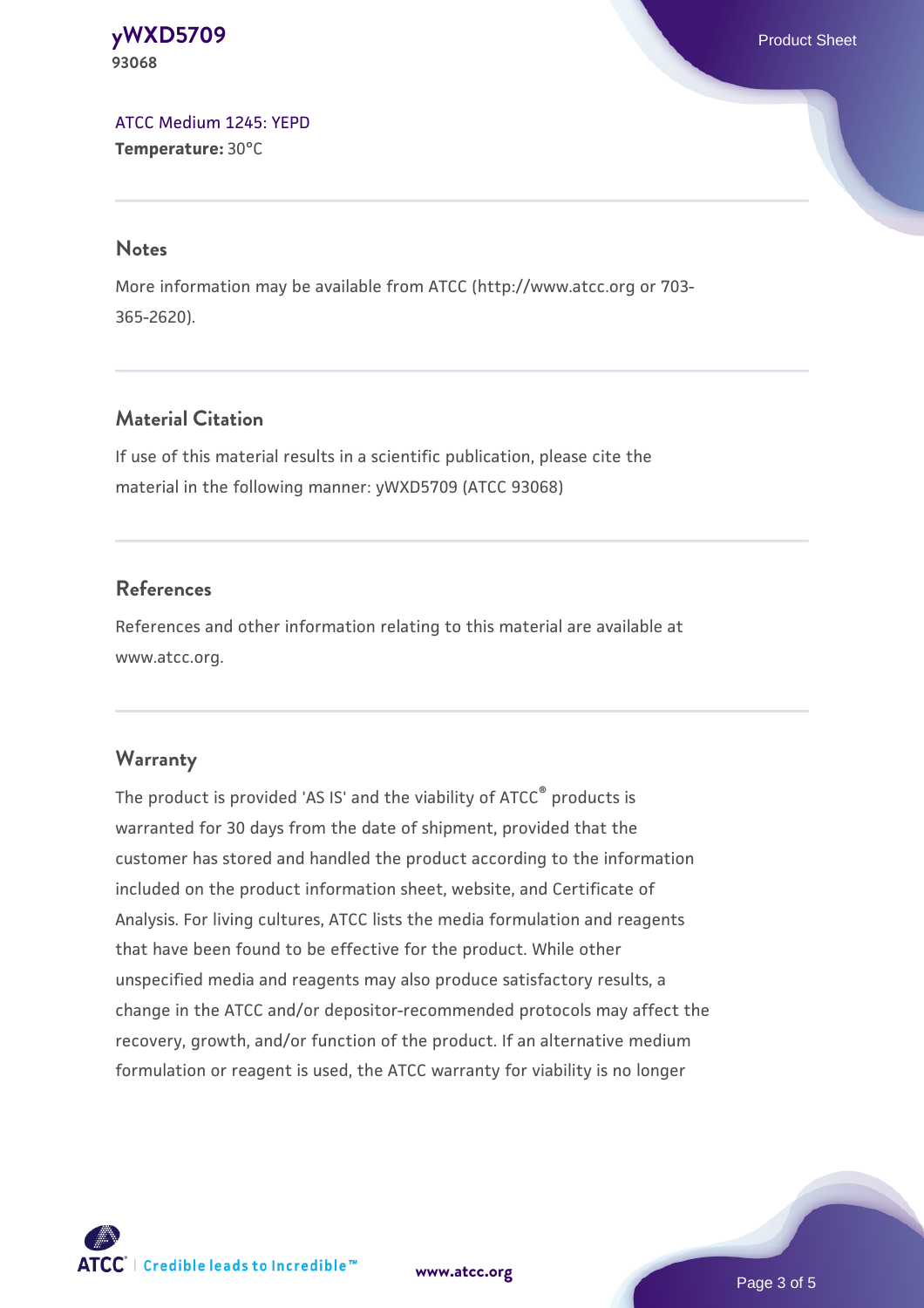**[yWXD5709](https://www.atcc.org/products/93068)** Product Sheet **93068**

valid. Except as expressly set forth herein, no other warranties of any kind are provided, express or implied, including, but not limited to, any implied warranties of merchantability, fitness for a particular purpose, manufacture according to cGMP standards, typicality, safety, accuracy, and/or noninfringement.

#### **Disclaimers**

This product is intended for laboratory research use only. It is not intended for any animal or human therapeutic use, any human or animal consumption, or any diagnostic use. Any proposed commercial use is prohibited without a license from ATCC.

While ATCC uses reasonable efforts to include accurate and up-to-date information on this product sheet, ATCC makes no warranties or representations as to its accuracy. Citations from scientific literature and patents are provided for informational purposes only. ATCC does not warrant that such information has been confirmed to be accurate or complete and the customer bears the sole responsibility of confirming the accuracy and completeness of any such information.

This product is sent on the condition that the customer is responsible for and assumes all risk and responsibility in connection with the receipt, handling, storage, disposal, and use of the ATCC product including without limitation taking all appropriate safety and handling precautions to minimize health or environmental risk. As a condition of receiving the material, the customer agrees that any activity undertaken with the ATCC product and any progeny or modifications will be conducted in compliance with all applicable laws, regulations, and guidelines. This product is provided 'AS IS' with no representations or warranties whatsoever except as expressly set forth herein and in no event shall ATCC, its parents, subsidiaries, directors, officers, agents, employees, assigns, successors, and affiliates be liable for indirect, special, incidental, or consequential damages of any kind in connection with or arising out of the customer's use of the product. While reasonable effort is made to ensure authenticity and reliability of materials on deposit, ATCC is not liable for damages arising from the misidentification or



**[www.atcc.org](http://www.atcc.org)**

Page 4 of 5